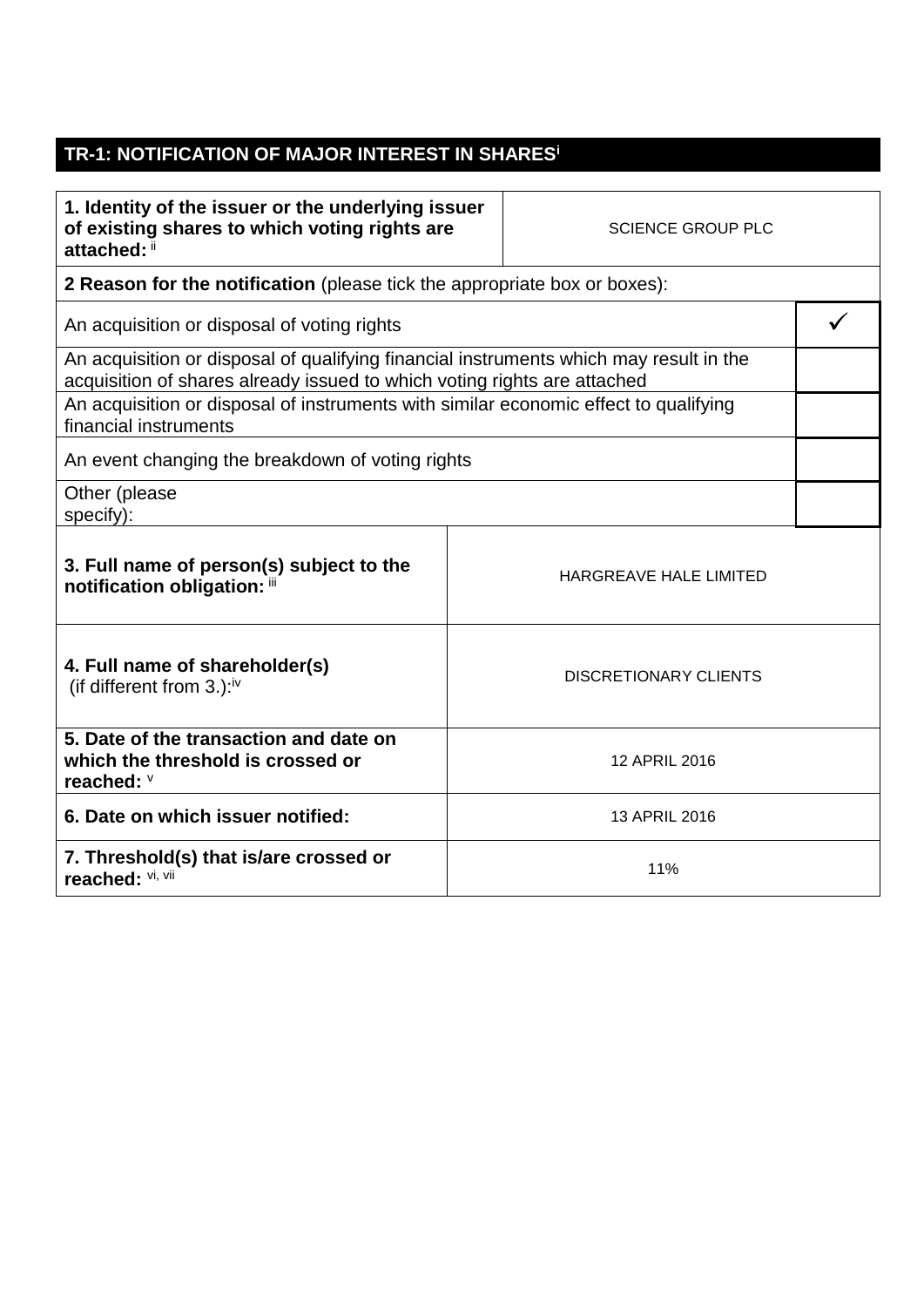| 8. Notified details:    |                                                               |                         |                                                      |                 |                                   |              |               |                    |
|-------------------------|---------------------------------------------------------------|-------------------------|------------------------------------------------------|-----------------|-----------------------------------|--------------|---------------|--------------------|
|                         | A: Voting rights attached to shares Vill, ix                  |                         |                                                      |                 |                                   |              |               |                    |
| Class/type of<br>shares | <b>Situation previous</b><br>to the triggering<br>transaction |                         | Resulting situation after the triggering transaction |                 |                                   |              |               |                    |
| if possible<br>using    | <b>Number</b><br>οf                                           | <b>Number</b><br>οf     | <b>Number</b><br>of shares                           |                 | <b>Number of voting</b><br>rights |              | x             | % of voting rights |
| the ISIN CODE           | <b>Shares</b>                                                 | Voting<br><b>Rights</b> | <b>Direct</b>                                        | <b>Indirect</b> | Direct <sup>xi</sup>              | Indirect xii | <b>Direct</b> | <b>Indirect</b>    |
| GB00B39GTJ17            | 4.440.120                                                     | 4.440.120               |                                                      | 4,547,120       |                                   | 4,547,120    |               | 11.0429%           |

| <b>B: Qualifying Financial Instruments</b>           |                                |                                           |                                                                                                           |                       |  |
|------------------------------------------------------|--------------------------------|-------------------------------------------|-----------------------------------------------------------------------------------------------------------|-----------------------|--|
| Resulting situation after the triggering transaction |                                |                                           |                                                                                                           |                       |  |
| <b>Type of financial</b><br>instrument               | <b>Expiration</b><br>date xiii | Exercise/<br><b>Conversion Period Xiv</b> | <b>Number of voting</b><br>rights that may be<br>acquired if the<br>instrument is<br>exercised/converted. | % of voting<br>rights |  |
|                                                      |                                |                                           |                                                                                                           |                       |  |

| C: Financial Instruments with similar economic effect to Qualifying Financial Instruments<br>XV, XVI |                          |                                              |                                                |                                                        |                               |              |
|------------------------------------------------------------------------------------------------------|--------------------------|----------------------------------------------|------------------------------------------------|--------------------------------------------------------|-------------------------------|--------------|
| Resulting situation after the triggering transaction                                                 |                          |                                              |                                                |                                                        |                               |              |
| <b>Type of financial</b><br>instrument                                                               | <b>Exercise</b><br>price | <b>Expiration</b><br>date $x$ <sup>vii</sup> | Exercise/<br><b>Conversion</b><br>period xviii | <b>Number of voting rights</b><br>instrument refers to | % of voting rights xix,<br>XX |              |
|                                                                                                      |                          |                                              |                                                |                                                        | <b>Nominal</b>                | <b>Delta</b> |
|                                                                                                      |                          |                                              |                                                |                                                        |                               |              |

| Total (A+B+C)                  |                             |  |  |  |
|--------------------------------|-----------------------------|--|--|--|
| <b>Number of voting rights</b> | Percentage of voting rights |  |  |  |
| 4,547,120                      | 11.0429%                    |  |  |  |